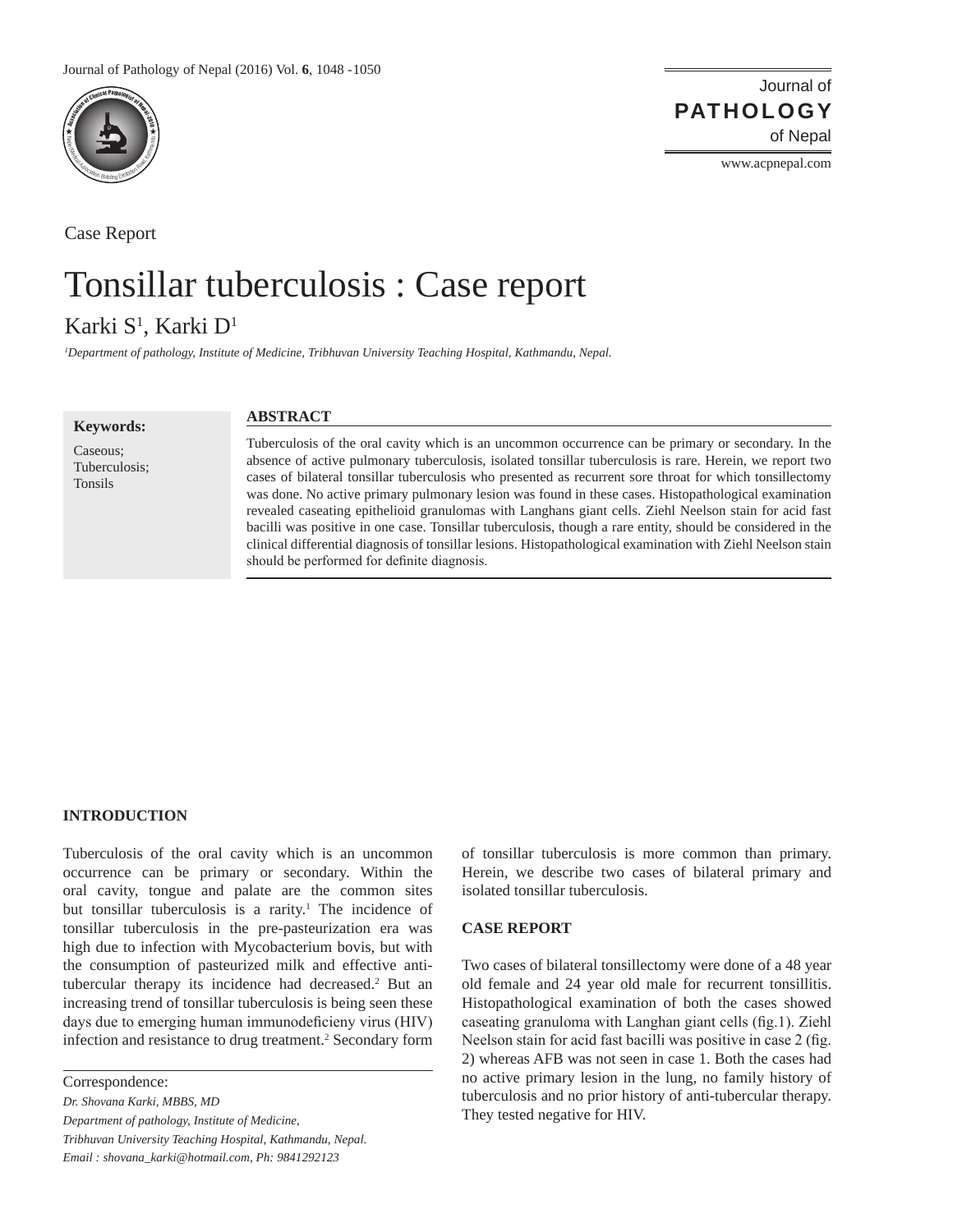



*Figure 1: Necrotizing granulomatous inflammation seen in the tonsillar parenchyma (HE stain,X20).*

## **DISCUSSION**

Tuberculosis, an infective disease caused by Mycobacterium, can be pulmonary or extrapulmonary. Extrapulmonary tuberculosis accounts for 25% of all tubercular morbidity.<sup>3</sup> In extrapulmonary tuberculosis, the commonest site of involvement is the lymphnode. Other sites include pleura, skeletal system, CNS, abdomen, genitourinary tract and pericardium. In active pulmonary tuberculosis, upper respiratory tract will be involved in 2% of cases.4 The common site of involvement in these cases is the larynx. Other sites are tongue, palate, tonsils, pharynx and buccal mucosa.4 Incidence of <5% of tonsillar tuberculosis has been reported so far.<sup>5</sup>

Tonsillar tuberculosis can be primary or secondary. According to Irwin Moore, tonsillar lesion is primary if there is no lung involvement. It is classified as secondary where sputum positive pulmonary tuberculosis is documented.<sup>6</sup> Primary tuberculosis is caused by Mycobacterium bovis due to ingestion of unpasteurized cow's milk. Secondary tuberculosis is caused when the organ comes in contact with infected sputum from a primary focus in the lung. Some forms of primary tonsillar tuberculosis still have been reported.<sup>7</sup> This has been reasoned due to inhalation of tubercule bacilli which then reside in the Waldyer's ring and cause active tuberculosis.7

Tonsillar parenchyma is composed of lymphoid tissue and due to its location it is in continuous contact with sputum and saliva. Inspite of this, tonsillar tuberculosis is rare because of several protective effects such as :

- antiseptic and cleansing action of saliva.
- Resistance to infection provided by the thick stratified squamous epithelium of tonsils.
- Inherent resistance of tonsils to tubercular bacilli.
- Saprophytes in the oral cavity which make it difficult for



*Figure 2: Acid fast bacilli seen on Z-N stained sections (Z-N stain, X100).*

the tubercle bacilli to colonize there.7

No age or sex predilection for tonsillar tuberculosis is seen. Poor dental hygiene, dental extraction, periodontitis and leukoplakia are considered to be predisposing factors for tonsillar tuberculosis.<sup>8</sup> The rising incidence of tuberculosis in developing and developed countries is due to immunodeficiency state, bad living condition, poor nutritional status and increasing resistance to drug therapy.

Persistant sore throat, painful deglutition and hoarseness are the local common symptoms of tonsillar tuberculosis. Associated cervical lymphadenopathy can be seen in one third of the patients with tonsillar tuberculosis.<sup>9</sup> Tonsillar mass, unilateral or bilateral, especially in the elderly, can clinically simulate a malignancy. Hence, tissue diagnosis is mandatory. Histopathological examination, Ziehl Neelson staining and Mycobacterial culture, if possible, should be carried out for diagnosis. Chest X-Ray and sputum for AFB should be done to rule out primary pulmonary tuberculosis in all cases..

# **CONCLUSION**

Tonsillar tuberculosis, though a rare entity, should be considered in the clinical differential diagnosis of tonsillar lesions. Histopathological examination with Ziehl Neelson stain should be performed for definite diagnosis.

#### **REFERENCES**

- 1. Gupta KB, Tandon S, Jaswal TS, Singh S. Tuberculosis of tonsil with unsual presentation. Ind. J Tub 2001; 48:223-4.
- 2. Anim JT, Dawlatly EE. Tuberculosis of the tonsil revisited. West Afr. J. Med. 1991;10:194-7. [Crossref](PMid:1911491)
- 3. Farer LS, Lowell AM, Meader MP. Extrapulmonary tuberculosis in USA. AM. J. of Epidemiology 1992;109:205-17.
- 4. Kant S, Verma SK, Sanjay. Isolated tonsil tuberculosis. Lung India